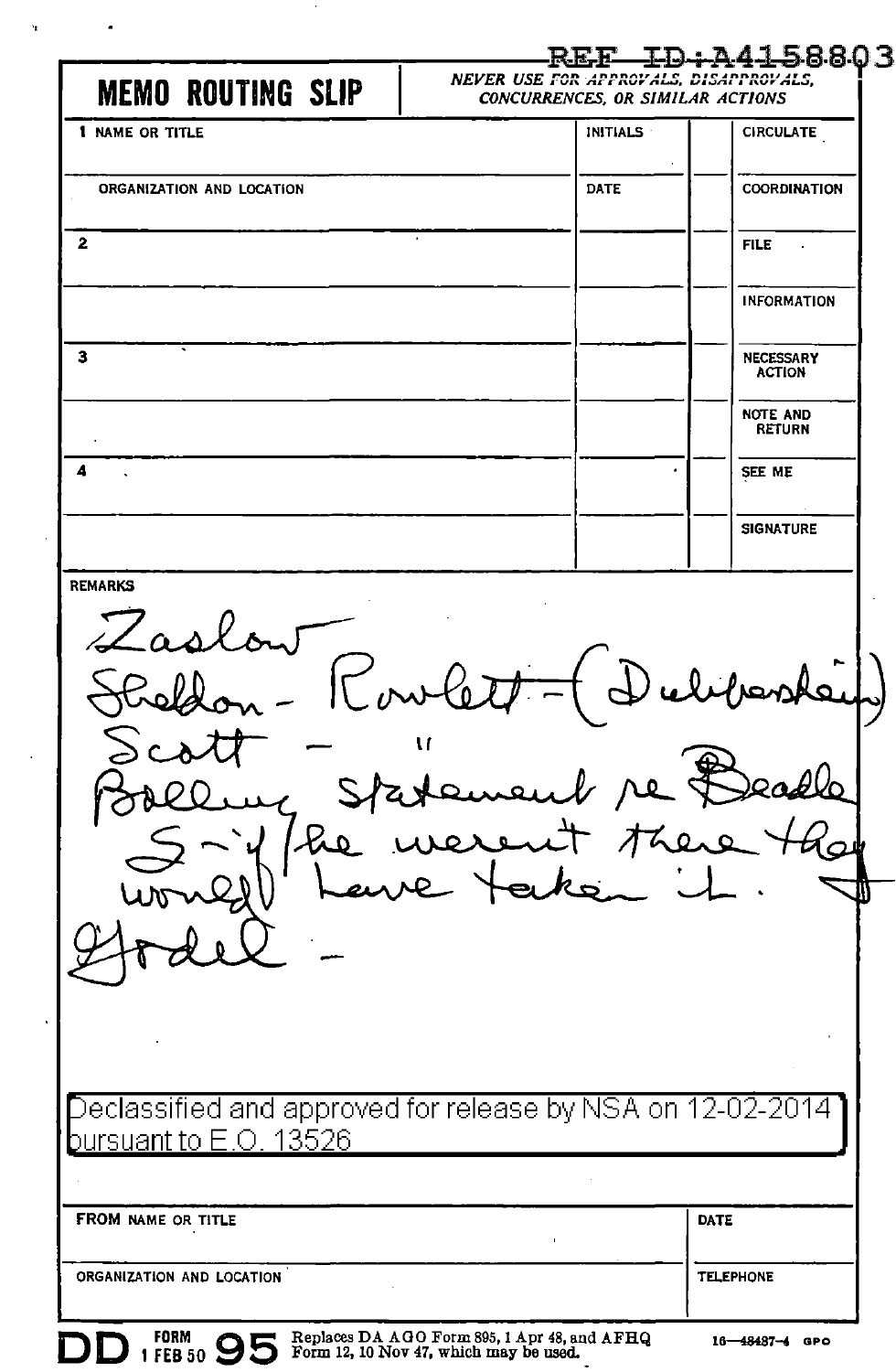## REF ID:A4158803

PARAPHRASED EXTRACTS FROM A PAPER by the HON. H. STRUVE HENSEL \*

(Substitutions in the original article indicated by cancellation of original word(s), underlining of word(s) substituted)

The fundamental principles, which must be identified and appreciated before any start can be made on the organization chart, are:

 $(1)$  Givilian Military control may be of two kinds -- active or passive -and each kind requires an entirely different type of organizational structure.

(2) Military decisions cannot be separated from ciyilian decisions.

\*\*\*

Under the passive concept, while eivilians military officers do hold the highest positions and "influence," the military civilians really control. A few eivilians officers at the top have the power to decide; they outrank all militapY-effieepe civilians and can, if they so desire, take command. But it is deemed irrelevant whether they actually do decide as long as the eivilian military signature is the final word. Since these eivilians military officers are more interested to know what has been decided than to have the data needed to make decisions, the fact that all the information they receive comes through a single military civilian channel makes no difference.

Such a system cannot work without a military civilian chief to sit in the center of the web -- immediately below the eivilians military but above all the others. Through this single military-eemmander civilian head all information passes up and all orders pass down. The military civilian chief must and does "run" the department agency. The eivilian-Seeretaries top military officers are thus more like a board of directors than top executives.

# \*\*\*

On the other hand, the active concept is that, if they really wish to control, eivilians the military must participate actively in the daily business of the department agency. They must have not only the power to decide but also \*HARVARD BUSINESS REVIEW - January-February 1954, Vol. 32, No. 1 NCLOSURE<sup>3</sup>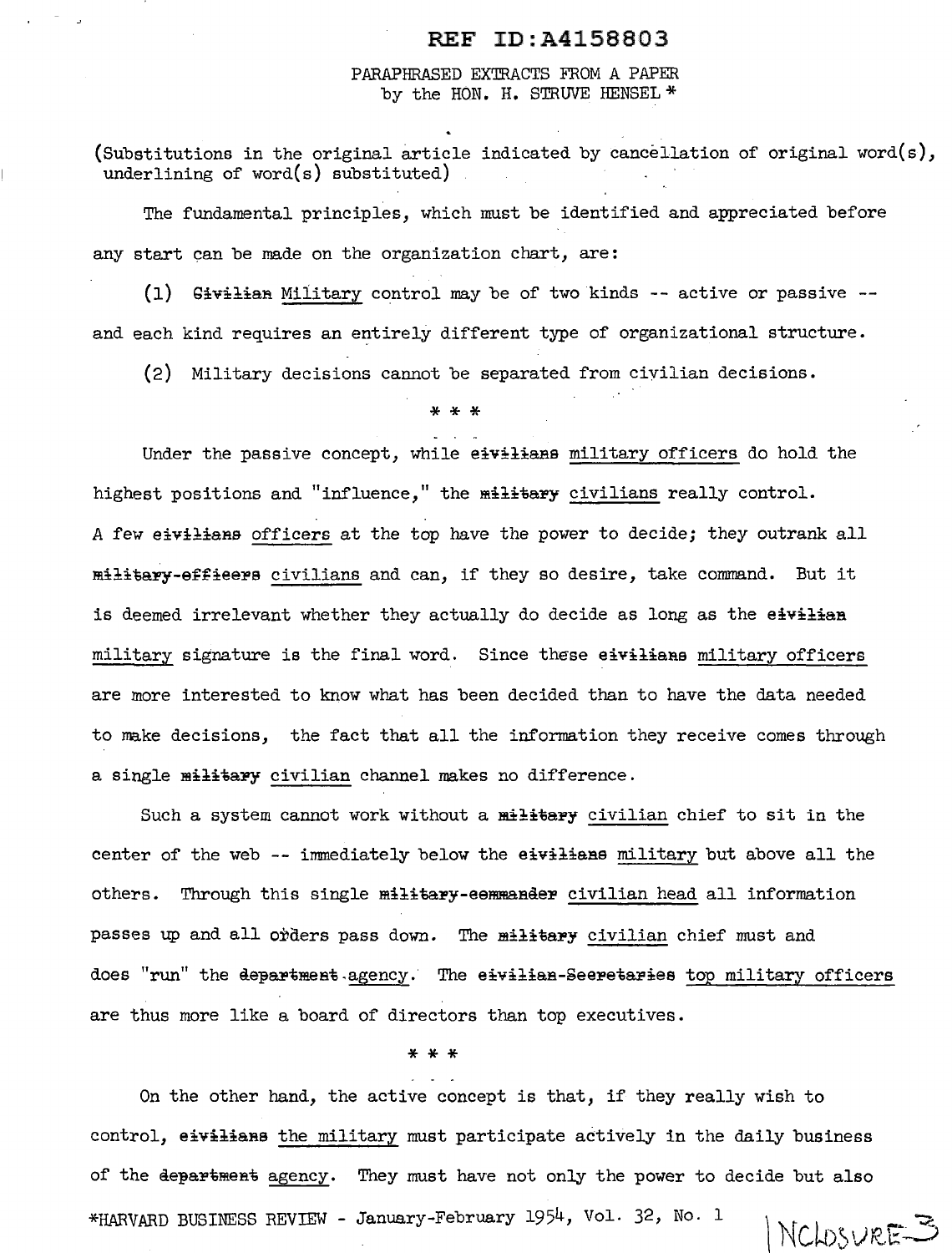### REF ID:A4158803

the ability to decide independently and intelligently -- that is, on the basis of thoroughly informed judgment. There is no place under this concept for a single military-eemmander civilian chief with power to "run" the department agency. The eivilian-Seeretary military Director does the "running," and any military civilian head is only one of several top advisers and consultants.

\* \* \*

It is readily apparent why a choice must be made between these two concepts of eivilian military control. They are miles apart in philosophy, principle, and implementation. They demand quite different types of personnel in the key positions. ... And just as eivilian military control cannot be part active and part passive, organizations must follow one pattern or the other.

\*\*\*

... there still remains a forceful body of thought in favor of the passive concept. It is a workable approach -- or at least it has worked in the past. It offers an antidote for the weak-eivilian-Seeretary inexperienced military Director. It also offers some cure for the lack of continuity in office of the eivilians military. It has considerable appeal to many in the career military civil service.

\* \* \*

Not only is there much more to war the cryptologic business than any single specialist skill; it is also clear that all the necessary specialized knowledge and experience must be blended into a single decision by "generalists" rather than by "specialists." And the expressions of specialist opinion must flow to  $\sim$  the generalists unimpeded by any military civilian or other specialist filters.

The favorite justification for having a specialist as top executive is the assumption that, unless he has a "personal wealth of military cryptologic experience" and "continuity of office," a person will not be capable of interpreting wartime COMINT situations or of making the proper decisions. Yet

2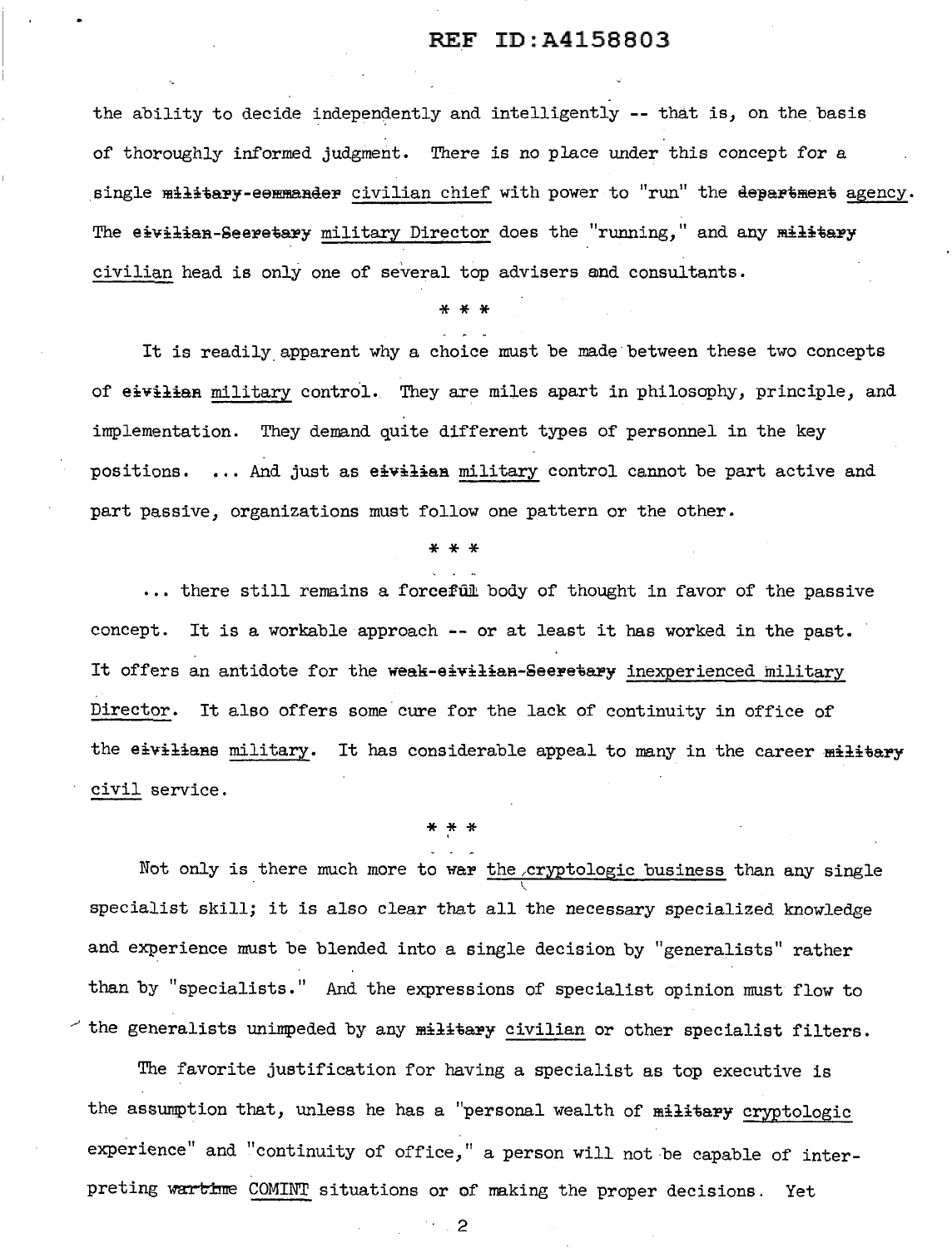## REF ID:A4158803

commercial and industrial experience has indicated that it is far more satisfactory for the top executive to be a generalist.

\* \* \*

Men with a "personal wealth of military cryptologic experdence" are in the main specialists. While there are exceptions, specialists do not normally develop into generalists. This comment is not pointed solely at military-men civilian cryptologic technicians. Accountants and lawyers are also specialists who as a rule make poor top executives, the exceptions being so few that they prove the rule. Furthermore, military-men civilian technicians are seldom developed for over-all executive direction; rather, promotion to top military-rank civil service grade often depends on proficiency in a well-defined special field.

There is such a professional as an "executive generalist." This type of man is far more effective in the top executive position than is the specialist because he not only develops more objective qualities ofmind but also has more skill in weighing diverse factors and coming to a conclusion on the basis of the several specialist points of view. The generalist can and should be appointed to the top executive position. He will usually be found in eivilian-life among military line officers.

3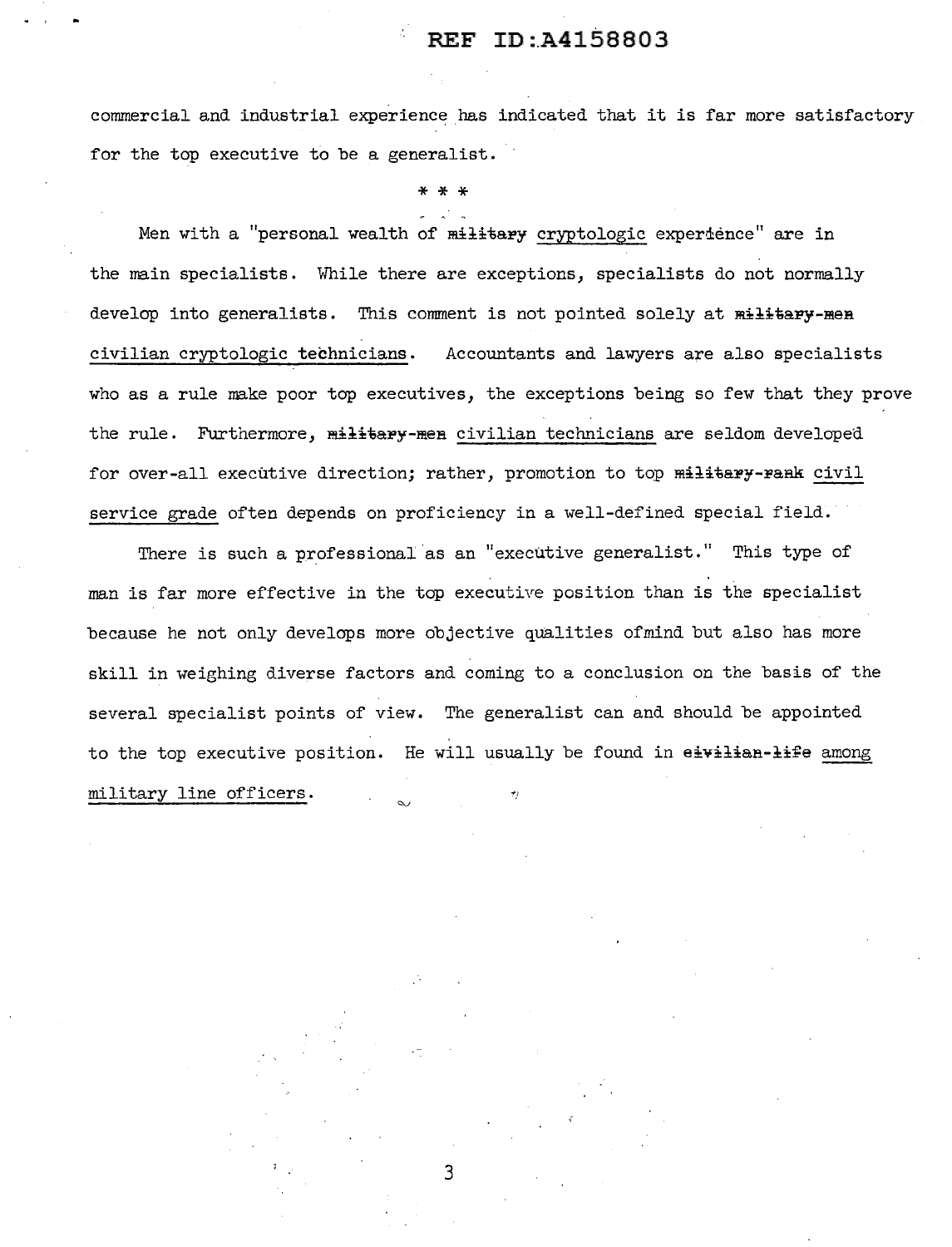BROWNELL COMMITTEE REPORT

 $-$ TOP  $\frac{1}{\sqrt{2}}$   $\frac{1}{\sqrt{2}}$ 

p. 111-113

"The Connnittee can advise without qualification that communications intelligence has been in the past, and still is, of vital importance to the Government. There was a tendency on the part of certain witnesses from the three Services to emphasize that its primary importance is 'military', and that the primary justification for our great COMINT effort should be to furnish the three Services with intelligence which.is necessary in connection with the conduct of a war and in preparing to meet attack if a war starts. When one considers the fact that in the past most of the specacular examples of its success have been directly connected with our military effort, this view is not surprising. On the other hand, there is no question in the Committee's mind that at this stage of our country's history communications intelligence is also of primary importance to the successful operations of certain of the civilian agencies, particularly the State Department, the Central Intelligence Agency and the Federal Bureau of Investigation. These civilian agencies today play a vital part in the national. security of the. United States, and it is apparent to us that COMINT has an essential part in our entire effort to protect that security and not only in that large part of the effort which is the direct responsibility of the Military Services. This principle should govern our COMINT organization to a greater extent in the future than it has in the past. organization to a greater extent in the future than it has in the past.<br>"Information obtained through COMINT is of importance in a number of

ways, but it is not too much of an oversimplification to divide its importance into two main categories. The first of these relates to the direct support of our military units in the field through communications intelligence pertaining to order-or-battle, movements of the enemy, enemy plans and intentions, and so forth. The second includes the longer-range military information, and intelligence relating to diplomatic, political, economic and scientific matters. While the two interlock, the former is unquestionably of primary importance to the Services and is indispensable to them. The latter is of importance to the Services and the civilian agencies alike. The two-fold characteristic of the finished product is the source of one of the difficulties in the organization of a central communications intelligence effort. The difficulty is compounded by the fact that, although it is possible to separate to the extent indicated the use of the finished product, it is not at all possible to segregate to an equal extent the functions of collecting and processing the material which is the source of the information. Some information in the first category can be ebtained directly at a forward intercept station. Other such information, very probably of even greater importance, can be obtained only by compiling at AFSA itself all the bits and pieces derived from all COMINT sources, and by using the complicated cryptanalytic machinery located at AFSA. This is but one of the factors that leads us to the conclusion that COMINT is a national responsibility {as distinct from the responsibility of any particular Service, department or agency) and that as a consequence the activity must be so managed and organized as to exploit all available intelligence resources in the partici-. pating departments and agencies in order to obtain the optimum results for each and for the Government as a whole."

eclassified and approved for release by NSA on

nclosure

12-02-2014 pursuant to E.O. 13526

ara ta

 $- 707$ 

Declassified by NSA/C55

Deputy Associate Director for Policy and Records on**JQ30423** by RLP